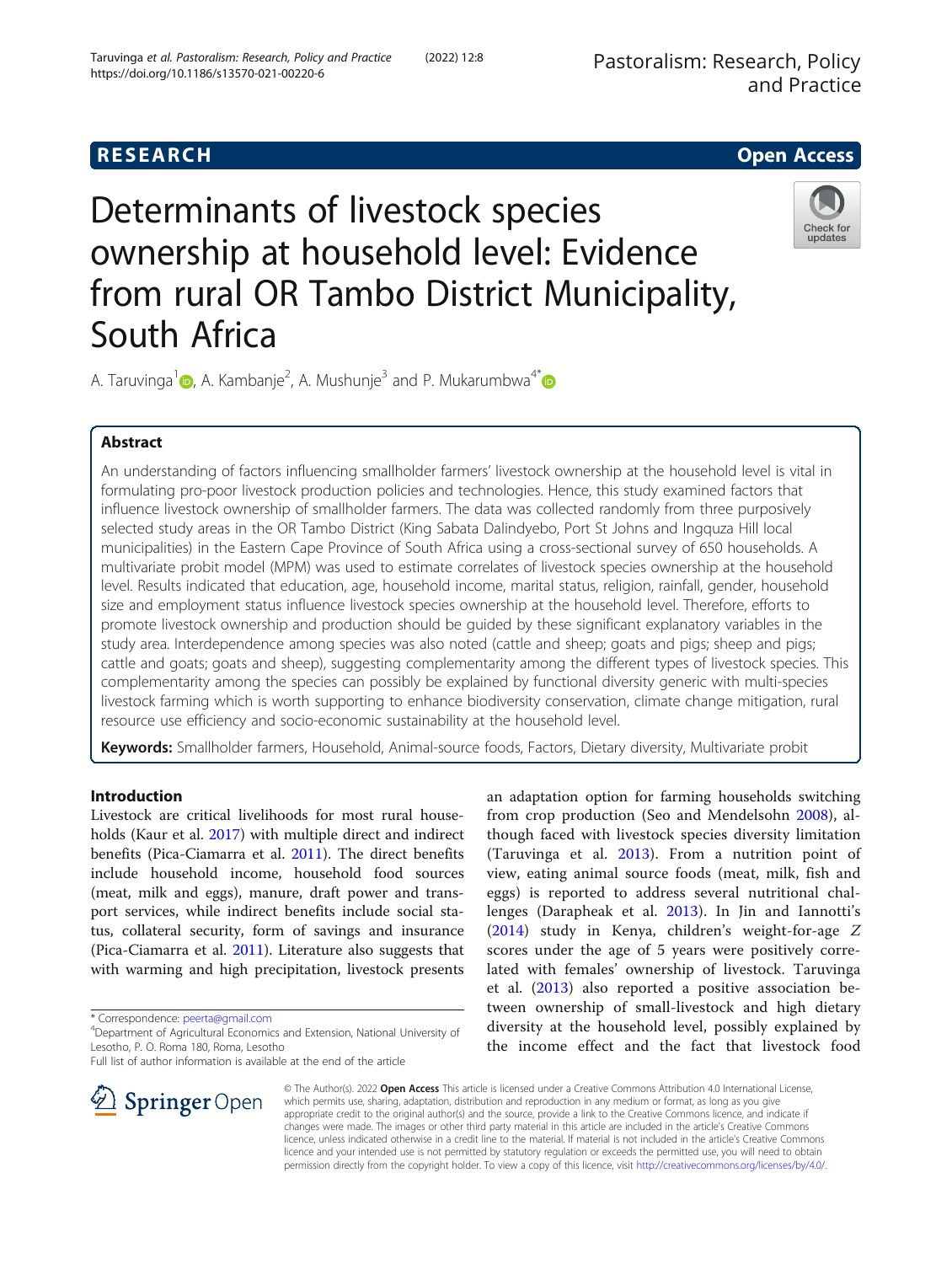sources contain several food groups. Thus far, supporting livestock ownership and production for poor rural households may increase their livelihood opportunities (Catley [2008;](#page-8-0) Pica-Ciamarra [2009](#page-10-0)), address their nutritional challenges (Kaur et al. [2017\)](#page-9-0) and improve their ability to cope with climate change issues. Despite several benefits of livestock, especially for rural households as suggested by literature, not all rural households own livestock. For those that own livestock, productivity is claimed to be poor and declining (Hajdu et al. [2020\)](#page-9-0), forcing many rural households to consider other livelihood options. This also contradicts limited quantitative studies that explain drivers of rural livestock species ownership at the household level. Evidence-based programming becomes difficult for rural development agencies (government, NGOs and the private sector) that seek to improve livestock production and ownership (Pica-Ciamarra et al. [2011\)](#page-10-0). This may therefore explain why rural livestock productivity is low and has been declining lately. Against this background, this study estimated correlates of rural livestock ownership at the household level for purposes of understanding their barriers, as well as the opportunities for rural livestock ownership to enhance evidence-based programming, given the potential of livestock to address rural poverty (Pica-Ciamarra [2009;](#page-10-0) Brown [2003;](#page-8-0) Delgado [2003](#page-8-0)).

#### Literature review

.

According to the FAO [\(2012\)](#page-8-0), livestock is a strategic asset for a majority of poor households, worth promoting to address their poverty (Pica-Ciamarra [2009](#page-10-0); Brown [2003](#page-8-0); Delgado [2003](#page-8-0)). Thus far, animal production has been and is a vital livelihood source to the majority of rural households in developing countries. Additionally, livestock has a number of functions such as provision of traction power, source of nutritious food, building social capital, providing manure, source of income and wealth (Moll [2005;](#page-9-0) Njuki and Miller [2012;](#page-9-0) Rosenzweig and Wolpin [1993](#page-10-0); Upton [2004;](#page-10-0) Bebe et al. [2003\)](#page-8-0).

Livestock production in South Africa, typical of many developing countries, is an important rural farming enterprise for rural dwellers especially for vulnerable groups such as rural women and the poor (Sotsha et al. [2018](#page-10-0); Nkonki-Mandleni et al. [2018;](#page-9-0) Hajdu et al. [2020](#page-9-0)). Smallholder farmers' livestock production in the Eastern Cape Province of South Africa faces a number of challenges such as overgrazing, poor infrastructure, water scarcity, low productivity and diseases (Hajdu et al. [2020](#page-9-0)). As such, smallholder farmers' livestock ownership has been declining over the years particularly regarding cattle, goats, pigs and sheep (Hajdu et al. [2020](#page-9-0)). Despite these challenges, communal livestock farming continues to provide great potential for job creation in the Eastern Cape Province of South Africa (Mmbengwa et al. [2015](#page-9-0)).

Therefore, livestock production is a very important rural livelihood source in the Eastern Cape Province of South Africa and it is the province with the highest numbers of livestock in the communal farming sector compared with the rest of the country.

Various studies across the globe have confirmed the influence of different socio-economic and environmental factors on livestock production and ownership (Ibrahim et al. [2013](#page-9-0); Debela [2017;](#page-8-0) Offor et al. [2019;](#page-9-0) Nkonki-Mandleni et al. [2018](#page-9-0)). However, empirical studies which comprehensively analyse socio-economic factors that influence livestock ownership of different species by rural households in South Africa are limited. Pica-Ciamarra et al. ([2011](#page-10-0)) noted that it is difficult to generalise whether the poor or the rich are more likely to keep livestock, further suggesting that the importance of livestock keeping for the two groups is an empirical question best answered at the country or local level. Several studies from Kenya, Malawi, Tanzania, Uganda and Botswana also suggest a positive correlation between income and livestock ownership (Ellis and Freeman [2004](#page-8-0); USAID [2007\)](#page-10-0). Pica-Ciamarra et al. [\(2011](#page-10-0)) reported an inverse relationship between expenditure level and livestock ownership in rural Ghana and Nigeria with no clear relationship for Nepal and Vietnam. Studies from India reveal a positive association between farm size and ownership of large and small ruminants as well as poultry (GoI [2006\)](#page-9-0). An understanding of these socioeconomic factors is crucial in formulation of livestock promotion policies and technologies especially for the pro-poor rural communities in South Africa. It is against this background that this study is premised.

## Methodology

#### Description of study area

The study was conducted in the OR Tambo District Municipality of the Eastern Cape Province of South Africa. OR Tambo, one of the poorest districts in South Africa, is located along the Wild Coast incorporating a greater portion of the former Transkei homeland area of the Eastern Cape Province (OR Tambo District Municipality [2020\)](#page-9-0). The district is classified as a Category C2 municipality—largely rural (OR Tambo District Municipality [2020](#page-9-0)). High rainfall areas (Port St Johns), average rainfall areas (Ingquza Hill) and low rainfall areas (King Sabata Dalindyebo) of the district were purposively selected to provide a diverse climatic environment, given that the OR Tambo District has a diverse climatic environment that responds to elevation and distance from the Indian Ocean (OR Tambo District Municipality [2020](#page-9-0)). OR Tambo is estimated to be the most densely populated district in the province (123 people per square kilometre) with an estimated population of 1.51 million people (OR Tambo District Municipality [2020](#page-9-0)).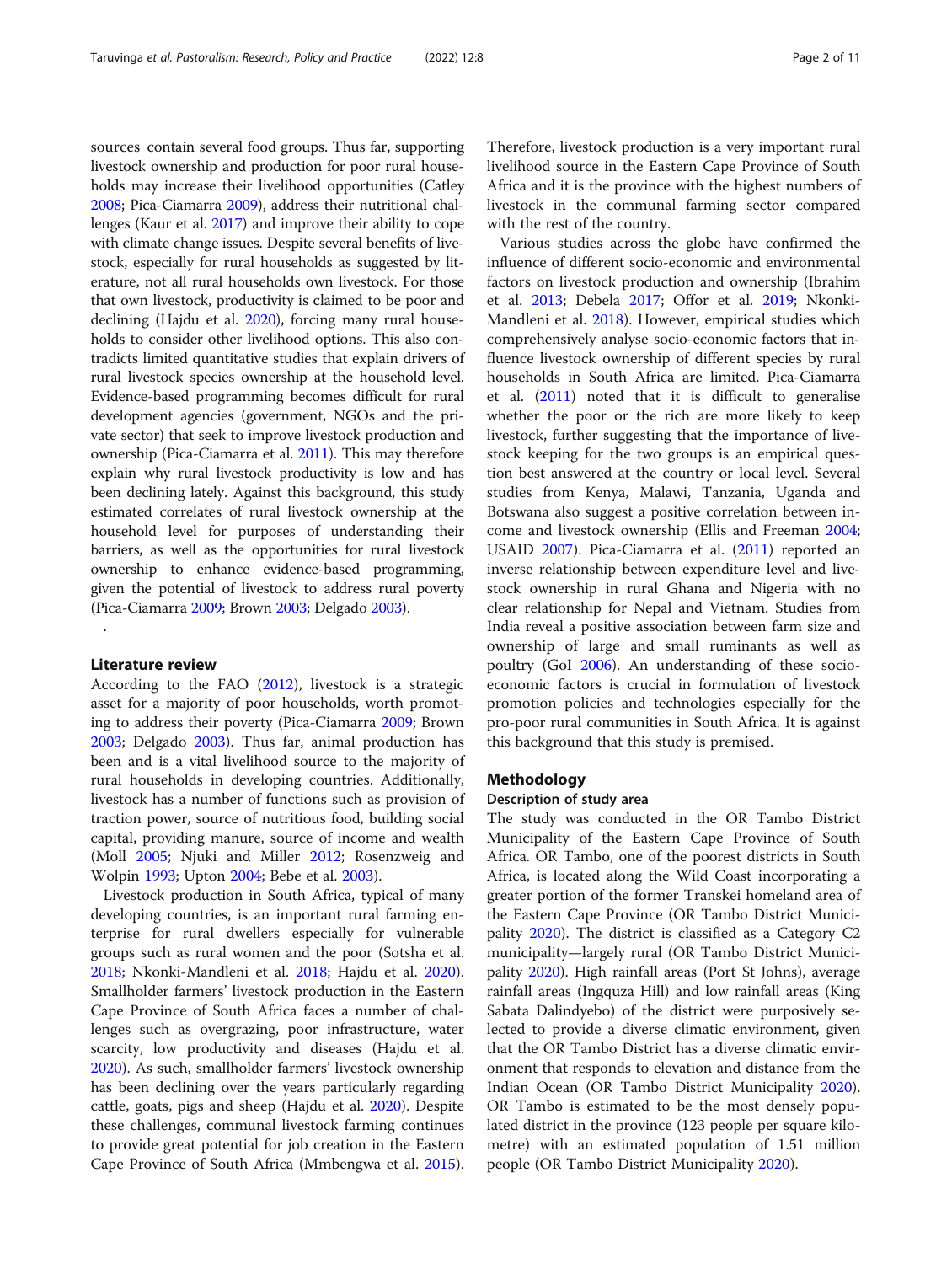# Data source and sampling methods

Household livestock ownership information was obtained using a semi-structured questionnaire. The data was collected randomly from three purposively selected study areas in the OR Tambo District Municipality (Port St Johns, Ingquza Hill and King Sabata Dalindyebo local municipalities) using a cross-sectional survey. The three areas were purposively selected due to different agroecological zones, namely King Sabata Dalindyebo local municipality (low rainfall), Ingquza Hill local municipality (moderate rainfall) and Port St Johns (high rainfall). Port St Johns local municipality had an estimated agricultural household population of 15,962 while King Sabata Dalindyebo local municipality had an agricultural household population of 37,168 and Ingquza Hill local municipality had an agricultural household population of 32,883 (Eastern Cape Socio Economic Consultative Council (ECSECC) [2017;](#page-8-0) ECSECC [2017a;](#page-8-0) ECSECC [2017b](#page-8-0)). The three local municipalities comprising the sample thus had a total agricultural household population of 86,013. This was used as a proxy estimate of livestock households given that the actual population of livestock households is not known and a majority of agricultural households from the study areas owned livestock (General Household Survey [2019](#page-9-0)). Following Israel ([2013](#page-9-0)), the sample size was calculated as illustrated in Eq. 1.

$$
n = \frac{N}{1 + N(e)^2} \tag{1}
$$

where  $n$  is the sample size,  $N$  is the population size and e is the level of precision.

$$
n = \frac{86,013}{1 + 86,013(0.05)} \approx 398
$$
respondents

Thus far, 398 is the lowest statistically acceptable number of respondents at a 95% confidence level. To increase precision, a sample size of 650 livestock farmers was randomly drawn from the three study sites (Port St Johns = 242, Ingquza Hill = 249 and King Sabata Dalin $dyebo = 159$ ).

#### Theoretical framework

The researchers assume that rural households keep livestock for different socio-economic reasons (Pica-Ciamarra et al. [2011\)](#page-10-0), implying that livestock are livelihood assets for this subsector (Kaur et al. [2017](#page-9-0)). With this background, livestock ownership may be explained by individual households' socio-economic and institutional attributes (Pica-Ciamarra et al. [2011](#page-10-0); Ibrahim et al. [2013](#page-9-0); Debela [2017;](#page-8-0) Offor et al. [2019](#page-9-0); Nkonki-Mandleni et al. [2018\)](#page-9-0) based on the associated utility for each choice made. The utility associated

with each livestock species owned by the  $i<sup>th</sup>$  rural household is not directly observable, while the livestock species owned are observable, and unordered (Deressa et al. [2008](#page-8-0)). Against this background, livestock ownership can therefore be explained by the random utility maximisation theory as follows: A rational rural household from the study area is expected to own livestock species " $m$ " over species " $n$ " if, and only if, the perceived utility from livestock species " $m$ " is greater than that of " $n$ ", as illustrated in Eq. 2 (Gbetibouo et al. [2010\)](#page-9-0).

$$
U_{im}(\beta'_{m}X_{i}+\varepsilon_{m}) > (U_{in}(\beta'_{n}X_{i}+\varepsilon_{n})), \forall m \neq n
$$
 (2)

where:

- $\bullet$   $U_{mn}$  = denotes perceived utilities of livestock species  $m$  and  $n$
- $X_i$  = vector of explanatory variables
- $\beta_{mn}$  = parameters to be estimated
- $\bullet$   $\varepsilon_{mn}$  = error terms (assumed to be independently and identically distributed)

Assuming rural households own different types of livestock species for complementary and substitutability reasons (Feleke et al. [2016](#page-8-0); Ekemini-Richard et al. [2020](#page-8-0)), a multivariate econometric analysis should be able to relate observable socio-economic, institutional and climate variables to livestock ownership choices made by the  $i<sup>th</sup>$ rural household (Feleke et al. [2016](#page-8-0); Ojo and Baiyegunhi [2020](#page-9-0); Ekemini-Richard et al. [2020](#page-8-0)). This approach will capture the unobserved factors and interrelationships among the dependent variables (owned different types of livestock species), thus avoiding bias and inefficient estimates (Greene [2012\)](#page-9-0).

## Analysis

A multivariate probit model (MPM) was used to estimate correlates of livestock species ownership at the household level. Several choice models (binary regression, probit regression, multinomial logit regression) can be used to understand factors that influence households' choices between different alternatives (Taruvinga et al. [2013](#page-10-0); Bryan et al. [2013](#page-8-0); Zeleke and Aberra [2014](#page-10-0); Mabe et al. [2014](#page-9-0); Taruvinga et al. [2016](#page-10-0)). In cases where the dependent variables are correlated (substitutive or supplementary) and binary, the MPM becomes more appropriate to enhance the interpretation for the simultaneous influences of explanatory variables on each outcome variable (Feleke et al. [2016;](#page-8-0) Ojo and Baiyegunhi [2020](#page-9-0); Ekemini-Richard et al. [2020;](#page-8-0) Lin et al. [2005](#page-9-0)). Following Lin et al. ([2005](#page-9-0)), the MPM was used to estimate factors that influence ownership of different livestock species at the household level. The analysis had five dependent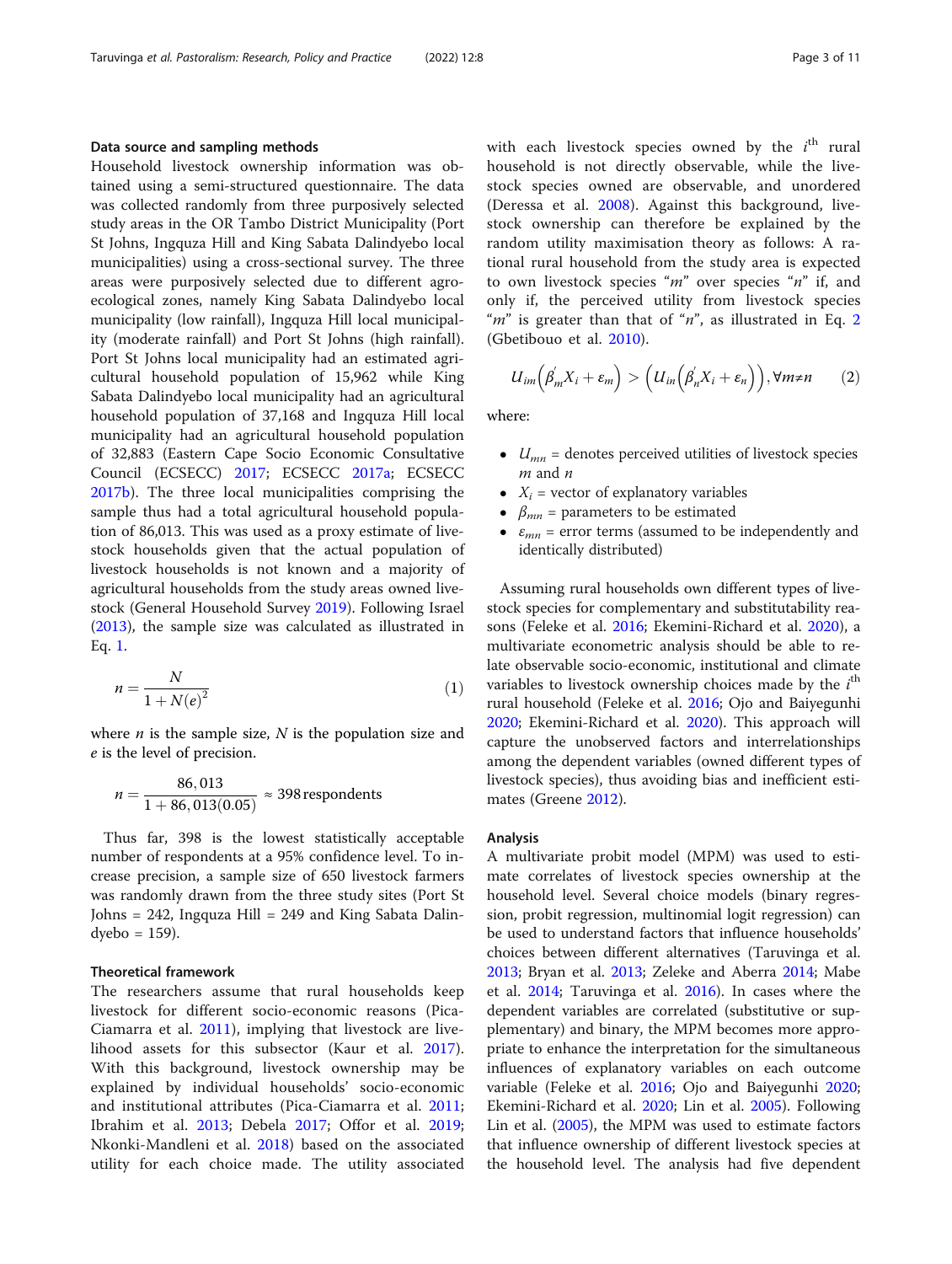variables representing different types of livestock species common in the study area (cattle, goats, sheep, pigs and chicken). The following livestock species were dropped from the analysis because they were not owned by a majority of respondents (ducks and geese, horses and donkey). The researchers specify the MPM as illustrated in Eq. 3 below (Lin et al. [2005\)](#page-9-0) and assume the model to have a set of "n" dichotomous dependent variables " $y_i$ " such that:

$$
y_i = 1 \text{ if } x' \beta_i + \varepsilon_i > 0,
$$
  
= 0 \text{ if } x' \beta\_i + \varepsilon\_i \le 0, i = 1, 2, ..., n, (3)

Where:

- $x$ =vector of explanatory variables
- $\bullet$   $\beta_1, \beta_2, ..., \beta_n$ = conformable parameter vectors
- $\varepsilon_1$ ,  $\varepsilon_2$ , ...,  $\varepsilon_n$ = random error terms distributed as multivariate normal distribution with zero means, unitary variance and an  $n \times n$  contemporaneous correlation matrix  $R = [\rho_{ii}]$ , with density  $\phi(\varepsilon_1 \varepsilon_2)$ ,  $\ldots, \varepsilon_n; R$ ).

# Results and discussion

This section presents results of the study, initially focusing on basic sample statistics results as summarised in Table 1. Descriptive statistics results for types of livestock owned are then presented in Fig. [1](#page-4-0). Lastly, parameter estimates for factors that influence ownership of livestock species at the household level are presented in Table [2.](#page-4-0)

## Basic sample statistics

A sample of 650 rural livestock farmers was considered with a mean age of 57 years, dominated by femaleheaded households. The distribution revealed that a majority of the respondents were married with a household size of seven family members. The majority of the respondents were educated up to the primary level with an average income range of R1001(US\$63)– R2000 (US\$125) per month. A majority of respondents

were also Christians, as indicated in Table 1. Lastly, a majority of the respondents were unemployed.

# Types of livestock species owned by respondents from the study area

Figure [1](#page-4-0) summarises types of livestock species owned by the respondents. Chickens were the most popular livestock owned by respondents from the study area (26%). This was followed by cattle (22%), sheep (17%), goats (16%) and pigs (14%). Chickens are strategic rural livelihood assets owned by almost everyone (Fotsa [2008](#page-9-0); Mubamba et al. [2018](#page-9-0); Conan et al. [2012\)](#page-8-0) with multiple socio-economic benefits (Guèye [2005](#page-9-0); Moges [2010\)](#page-9-0) and they are highly adaptable to local conditions (Mubamba et al. [2018;](#page-9-0) Akinola and Essien [2011](#page-8-0)). This is in line with South Africa's General Household Survey ([2019\)](#page-9-0) estimates that indicate that poultry (chicken) production comprises 67.4% of the agricultural production activities in the Eastern Cape Province.

Goats, sheep and pigs also fall in the small livestock category, easy to maintain and dispose of, significantly generating the much-needed household income. These species (chicken, goats, sheep and pigs) are claimed to positively contribute to household food and nutrition security through household consumption and indirectly through the income effect. Their popularity is therefore more linked to household food and nutritional security. Despite cattle production being an income-generating rural enterprise, literature also highlights several social and cultural (social capital, traditional rituals) benefits. The observed ownership could be explained by multiple direct and indirect benefits. Estimates by the General Household Survey ([2019](#page-9-0)) of South Africa also indicate that livestock production (excluding poultry) comprises 83.4% of the agricultural production activities in the Eastern Cape Province.

# Factors that influence livestock ownership at the household level

This section summarises econometrics results of the study as detailed in Tables [2](#page-4-0) and [3.](#page-5-0) Table [2](#page-4-0) presents the correlation matrix of the five dominant livestock species

#### Table 1 Basic sample statistics

| .              |        |        |                       |          |         |          |          |              |          |           |                      |
|----------------|--------|--------|-----------------------|----------|---------|----------|----------|--------------|----------|-----------|----------------------|
|                | Gender | Age    | <b>Marital status</b> |          | HH size | Educ     | Religion |              |          | HH income | <b>Employ status</b> |
|                |        |        | <b>Married</b>        | Single   |         |          | Christ   | <b>Islam</b> | Trad     |           |                      |
| Mean           | .33    | 57.24  | .70                   | .14      | 7.18    | 1.26     | .92      | .003         | .06      | 2.16      | .24                  |
| Std. Deviation | .469   | 13.574 | .457                  | .347     | 3.597   | .852     | .264     | .055         | .229     | .995      | .428                 |
| <b>Minimum</b> | 0      | 19     | $\circ$               | $\Omega$ |         | $\Omega$ | 0        | $\Omega$     | $\Omega$ | $\Omega$  |                      |
| Maximum        |        | 91     |                       |          | 25      | 3        |          |              |          | 6         |                      |

Key: Gender: 0 = female, 1 = male. Marital status: Married: 0 = No, 1 = Yes; Single: 0 = No, 1 = Yes. Education (Educ): 0 = No formal education; 1 = Primary education;  $2 =$  Secondary education;  $3 =$  Tertiary education. Religion: Christianity (Christ):  $0 =$  No,  $1 =$  Yes; Islamic:  $0 =$  No,  $1 =$  Yes; Traditional (Trad):  $0 =$  No,  $1 =$ Yes. Household income (HH income): 0 = < R500; 1 = R500–R1000; 2 = R1001–R2000; 3 = R2001–R5000; 4 = R5001–R10,000; 5 = R10,001–R20,000; 6 = R20,001– R30,000; 7 = > R30,000. Employment status (Employ status): 0 = Unemployed; 1 = Formally employed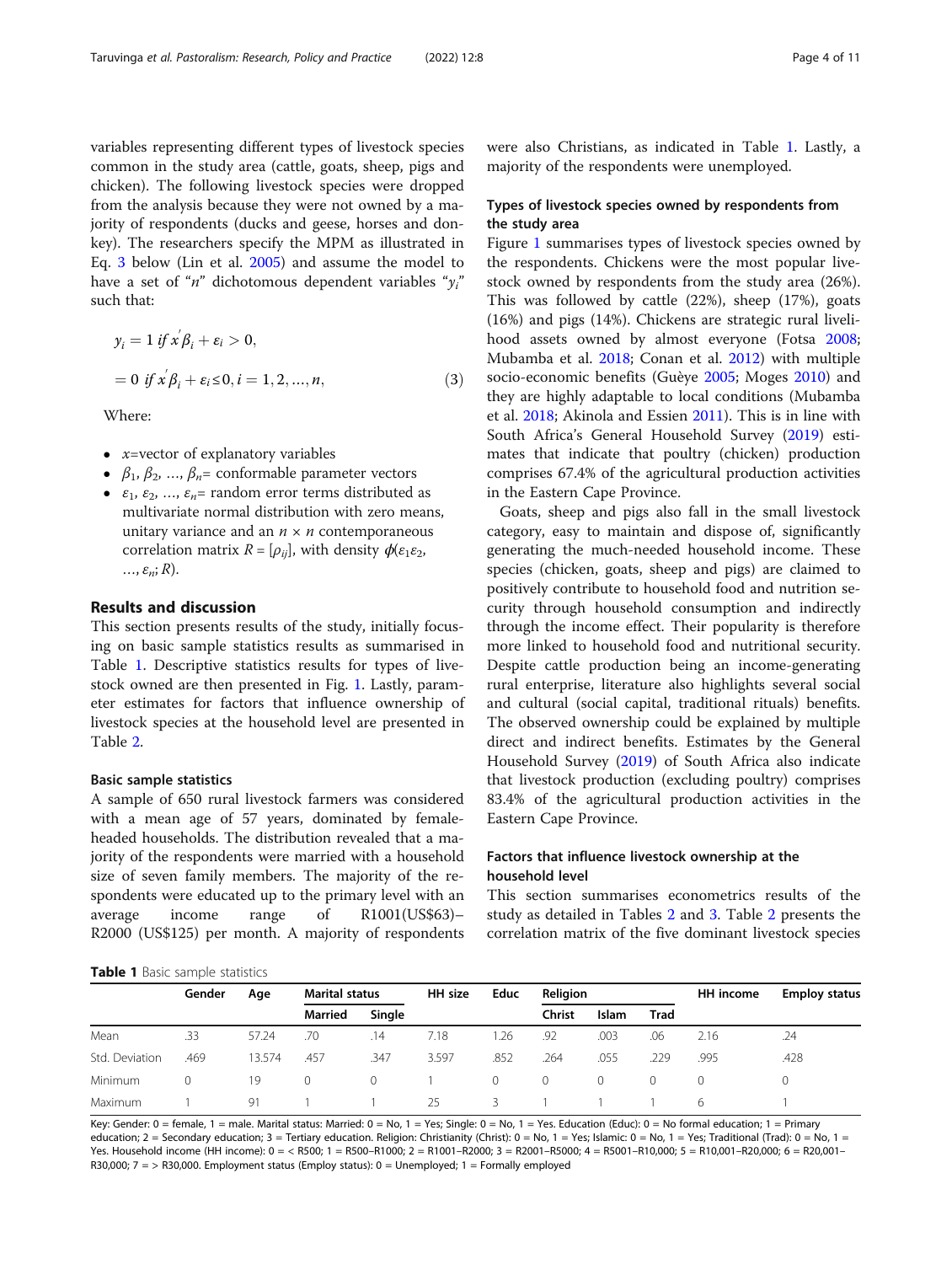<span id="page-4-0"></span>

(dependent variables) in the study area. Table [3](#page-5-0) further presents the MPM results for each of the dependent variables.

# Correlation matrix for the different types of livestock species owned by rural households

Table 2 presents the correlation matrix from the multivariate probit model of different types of livestock species owned by rural households from the study area. The results reveal that the five outcomes are significantly and positively correlated.

The results also indicate interdependence among the five dominant livestock species owned by rural households from the study area. The pair-wise coefficients were positively correlated, revealing complementarity among the different types of livestock species owned (Belderbos et al. [2004](#page-8-0)). Moderate to strong complementarity is observed between the following species: cattle and sheep (0.6084), goats and pigs (0.4714), sheep and pigs (0.4765), cattle and goats (0.4619) and goats and sheep (0.4420). This may be explained by the fact that these species (cattle, sheep, goats and pigs) share a bulk of related production activities and costs that can easily be shared and present positive synergies—functional diversity (Rolo et al. [2016](#page-10-0)) resource use efficiency (Wang et al. [2019\)](#page-10-0), climate change mitigation and biodiversity conservation (Fraser et al. [2014\)](#page-9-0) and socio-economic sustainability (Forteau et al. [2020](#page-8-0); de Roest et al. [2018](#page-8-0); Martin et al. [2020\)](#page-9-0). The weak positive correlation between chickens and the other livestock species may be because of the poor relationship between chicken production activities (costs) and the other species, making it difficult to share resources. Against this background, the use of the MPM to allow free correlation among the unobserved factors is therefore justified (Lin et al. [2005](#page-9-0)).

# Factors that influence livestock species ownership

Factors that influence livestock species ownership at the household level are summarised in Table [3.](#page-5-0)

Table 2 Correlation matrix for different types of livestock species owned by rural households

|         |                | $\overline{\phantom{0}}$ |                |                |         |
|---------|----------------|--------------------------|----------------|----------------|---------|
|         | Cattle         | Goats                    | Sheep          | Pigs           | Chicken |
| Cattle  | 1.0000         |                          |                |                |         |
| Goats   | 0.4619(0.0000) | 1.0000                   |                |                |         |
| Sheep   | 0.6084(0.0000) | 0.4420(0.0000)           | .0000          |                |         |
| Pigs    | 0.3946(0.0000) | 0.4714(0.0000)           | 0.4765(0.0000) | 1.0000         |         |
| Chicken | 0.2104(0.0000) | 0.2448(0.0000)           | 0.2608(0.0000) | 0.3409(0.0000) | 1.0000  |

Notes: p-values in parentheses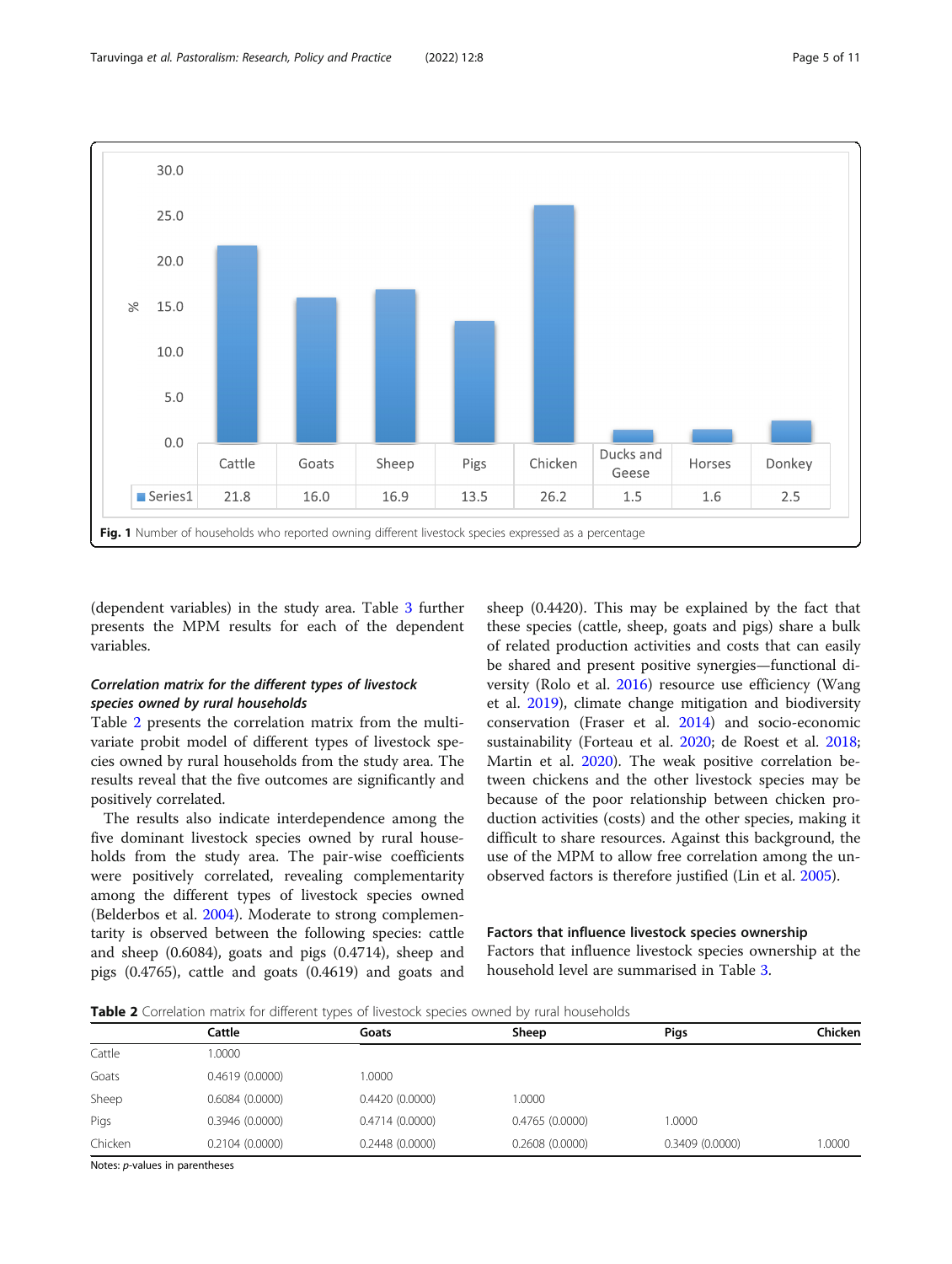| Independent variables    | Dependent variables    |                        |                       |                        |                        |  |  |  |
|--------------------------|------------------------|------------------------|-----------------------|------------------------|------------------------|--|--|--|
|                          | Cattle                 | Goats                  | Sheep                 | <b>Pigs</b>            | Chicken                |  |  |  |
| Rainfall                 | $-.8081163$ (0.000)*** | $-.7598865$ (0.000)*** | $-9484667(0.000)$ *** | $-1.096674(0.000)$ *** | $-.8474476(0.000)$ *** |  |  |  |
| Gender                   | .395902 (0.001)***     | .1980286 (0.074)*      | .522055 (0.000)***    | .0740547 (0.527)       | $-.0370914(0.756)$     |  |  |  |
| Age                      | .0075615 (0.073)*      | $-.006287(0.134)$      | .0006373 (0.879)      | $-0.0034608(0.433)$    | .0078559 (0.071)*      |  |  |  |
| Marital status (married) | .0498536 (0.673)       | .2985565 (0.011)**     | .1797063 (0.120)      | .2280364 (0.057)*      | .0314676 (0.796)       |  |  |  |
| Household size           | .025016 (0.092)*       | .0040827 (0.778)       | .0035543 (0.806)      | .0080245 (0.597)       | $-.0145113(0.343)$     |  |  |  |
| <b>Education</b>         | $-.0878694(0.202)$     | $-.1586561(0.018)$ **  | .0128164 (0.850)      | $-.0345151(0.617)$     | $-.0283003(0.695)$     |  |  |  |
| Religion (Christianity)  | $-.6903832(0.074)$ *   | $-2455355(0.502)$      | .3882413 (0.341)      | $-.2730725(0.479)$     | $-.1473506(0.695)$     |  |  |  |
| Religion (Traditional)   | $-.5548041(0.212)$     | .1738362 (0.680)       | .7530044 (0.103)      | .3113998 (0.87)        | $-.320749(0.465)$      |  |  |  |
| Household income         | .1375483 (0.016)**     | .1482393 (0.007)**     | .0983903 (0.070)*     | .1752523 (0.002)***    | .131781 (0.026)**      |  |  |  |
| Employment status        | $-.1675546(0.200)$     | $-.128393(0.309)$      | $-.2348115(0.065)^*$  | .0601004 (0.644)       | $-.2541429(0.055)*$    |  |  |  |
| Constant                 | .2461727 (0.614)       | .3220724 (0.491)       | $-.6576902(0.184)$    | $-.1292247(0.791)$     | .5603101 (0.248)       |  |  |  |

<span id="page-5-0"></span>Table 3 Multivariate probit estimates of determinants of household livestock ownership

Note: \*, \*\* and \*\*\* are respectively at the 10, 5 and 1% levels significant p-values in parentheses. Number of observations = 650. Wald Chi<sup>2</sup> (50) = 248.13. Log likelihood =  $-1679.8092$ . Prob > chi<sup>2</sup> = 0.0000

#### Rainfall

With reference to rainfall, results indicate that an increase in precipitation negatively influences ownership of all livestock species under consideration (cattle, goats, sheep, pigs and chicken). A unit increase in precipitation is associated with a decrease in pig ownership, a decrease in sheep ownership, a decrease in chicken ownership, a decrease in cattle ownership and a decrease in goat ownership ceteris paribus. Taruvinga et al. ([2013](#page-10-0)) noted similar observations for sheep, pigs and broilers, arguing that these species are sensitive to high precipitation. Seo and Mendelsohn ([2007\)](#page-10-0) noted similar observations for beef cattle, dairy cattle and sheep (Seo and Mendelsohn [2008](#page-10-0)). In contrast to this, Taruvinga et al. ([2013](#page-10-0)) reported an increase in the probability of selecting beef, goats and dual purpose indigenous chicken with increased precipitation. The researchers of this study therefore argue that rainfall remains a key factor that influences ownership of plant-based rural livestock species (Ogutu et al. [2008\)](#page-9-0), given that precipitation influences plant biomass (Sankaran et al. [2005](#page-10-0)) and plant nutrient concentration (Boutton et al. [1988](#page-8-0)). An extreme rainfall season common in Port St Johns area, with possible flooding, reduces forage quality as a result of excessive plant growth and dilution of plant nutrients (Olff et al. [2002](#page-9-0); Ogutu et al. [2012](#page-9-0); Ogutu et al. [2013](#page-9-0)). Moreover, flooding is also reported to promote transmission of diseases like anthrax (Prins and Weyerhaeuser [1987\)](#page-10-0), Rift Valley Fever (Davies et al. [1985\)](#page-8-0), African Horse Sickness (Baylis et al. [1999\)](#page-8-0) and infestation with parasites (Fosbrooke [1962\)](#page-8-0).

# Gender

Results reveal that gender positively influences ownership of cattle and sheep at a 1% significance level as well as goats at a 10% significance level. A positive unit change from female-headed household to male-headed household is associated with an increase in sheep ownership, an increase in cattle ownership and an increase in goat ownership ceteris paribus. The results suggest that male-headed households are more likely to own incomegenerating livestock species like cattle and sheep and cultural-related species like goats compared to their female counterparts who are more likely to own small livestock such as indigenous chickens. Some of the possible factors causing this disparity are better access to resources by male-headed households such as high endowment of land area, water, labour and access to financial services. Molefi and Mbajiorgu [\(2017\)](#page-9-0) attested that livestock rearing, especially cattle, is a preserve and a duty for men. Conversely, women have limited decision-making powers and means of production which are attributed to cultural norms in the study area; hence, skewed livestock ownership of large animals is in favour of males. The results are in tandem with previous studies which unearthed pronounced gender differences in ownership of large animals compared to ownership of small animals by rural smallholder farmers (Debela [2017](#page-8-0); Ibrahim et al. [2013](#page-9-0); Njuki and Sanginga [2013\)](#page-9-0).

#### Age

There is positive correlation between age and ownership of cattle and chickens at a 10% significance level. Results reveal that a positive unit change in household head age is associated with an increase in cattle ownership and an increase in chicken ownership ceteris paribus. Age is associated with wealth accumulation in rural areas through access to productive assets like land, experience and access to lobola payments (cattle). Thus far, older household heads are more likely to own cattle and chicken than younger household heads who normally focus on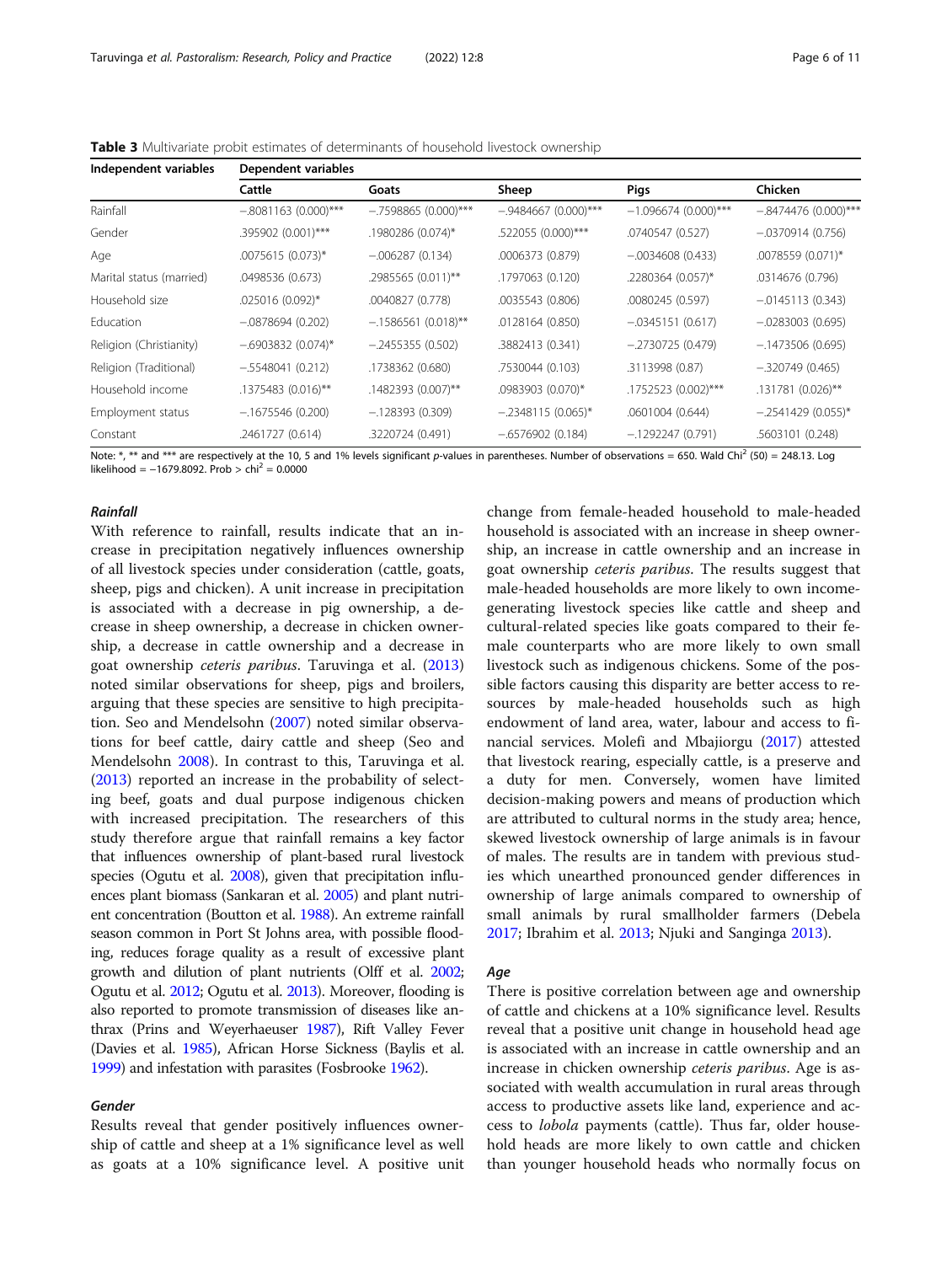formal local employment opportunities and off-farm income generating activities like tuck-shops, stockvels and taxi business. This finding corroborates Debela [\(2017](#page-8-0)) who found that age had a positive effect on livestock ownership in Northern Ethiopia. Literature also suggests that the youth are known not to be interested in agriculture (livestock production) (Ainslie et al. [2002](#page-8-0); Molefi and Mbajiorgu [2017](#page-9-0)).

# Marital status

With regard to the parameter of marital status, it is statistically significant and positive for goats and pig ownership at 5% and 10% respectively. The results indicate that a positive unit change in marital status from single to married is associated with an increase in goat ownership and an increase in ownership of pigs, holding other independent variables constant. These findings suggest that married household heads are more likely to own pigs and goats than single-headed households. This may be explained by availability of labour given that pig and goat production is labour intensive. Also, from a demand point of view (more mouth to feed), married household heads are more likely to keep pigs and goats for provision of food and sale of surplus to generate the much need household income. These findings reinforce suggestions by Nkonki-Mandleni et al. [\(2018\)](#page-9-0) on the labour benefits for livestock production from family members.

# Household size

The results indicate a positive relationship between household size and cattle ownership at the 10% significance level. Per every positive unit change in household size holding other independent variables constant, results reveal an increase in cattle ownership. This signifies that bigger household sizes are more likely to keep cattle than smaller household sizes. This can be attributed to labour which is required during herding of the cattle, where households with more family members are likely to have surplus labour for these activities. These findings are in line with those of Nkonki-Mandleni et al. ([2018](#page-9-0)) who found that the amount of available family labour has a bearing on livestock production and ultimately income that accrue from such activities in the Free State Province of South Africa. Household size is deemed a key variable in determining family labour available in smallholder farming activities to carry out farming practices and ensure completion of tasks timeously (Moyo [2010](#page-9-0); Ngigi et al. [2015](#page-9-0); Akinyemi and Mushunje [2019](#page-8-0)). Most importantly, according to Majekodunmi ([2011](#page-9-0)), management of large herds successful for the maximum benefit of the household requires family labour from both genders.

# Education

There is an inverse relationship between educational level and ownership of goats at 5% significance levels. Per every unit increase in education level ceteris paribus, results indicate a decrease in goat ownership. The results suggest that as the educational level of household increases goat ownership declines. In the study area, goats are mainly used for traditional purposes and the majority of people in the area prefer not to consume goat meat; instead, they deem sheep meat as a delicacy. This might explain the following relationship—when a household's educational level increases they might prefer to buy goats only for performing traditional purposes instead of rearing them, given the positive correlation between education and employment *cum* income. These findings are consistent with those of Kabubo-Mariara ([2008](#page-9-0)), who found a negative correlation between both goat and sheep rearing probabilities in Kenya. Similarly, this also supports previous studies which suggest that educated farmers are likely to keep less livestock compared with less educated farmers, because education opens up opportunities for alternative income earnings (Kabubo-Mariara [2007](#page-9-0)).

# Religion

Christianity is negatively correlated with ownership of cattle at a 10% significance level. Results indicate that a positive unit change from Islamic to Christian religion is associated with a decrease in cattle ownership ceteris paribus. These findings confirm other studies that have noted that religion and ethnicity are some of the households' cultural settings which determine the type of livestock species to raise in most African societies (Adams and Ohene-Yankyera [2014;](#page-8-0) Ndamukong et al. [1989](#page-9-0)). Kim et al. [\(2019\)](#page-9-0) noted that different religious cultures practise fasting. These include the Islamic Ramadan and Orthodox Christianity Lent, where fasters abstain from meat, eggs and dairy products (Trepanowski and Bloomer [2010\)](#page-10-0). This may influence the type and number of livestock species these households keep.

#### Household income

With reference to household income, results reveal a positive association with ownership of sheep ( $p < 10\%$ ), pigs ( $p < 1\%$ ), cattle, goats and chickens at a 5% significance level. Results indicate that a unit increase in household income is associated with an increase in cattle ownership, an increase in goat ownership, an increase in sheep ownership, an increase in pig ownership and an increase in chicken ownership. The findings indicate that as household income increases, their chances of owning pigs, sheep, cattle, goats and chicken also increase. Availability of household income can also mean that farmers are able to replenish their herd and also buy other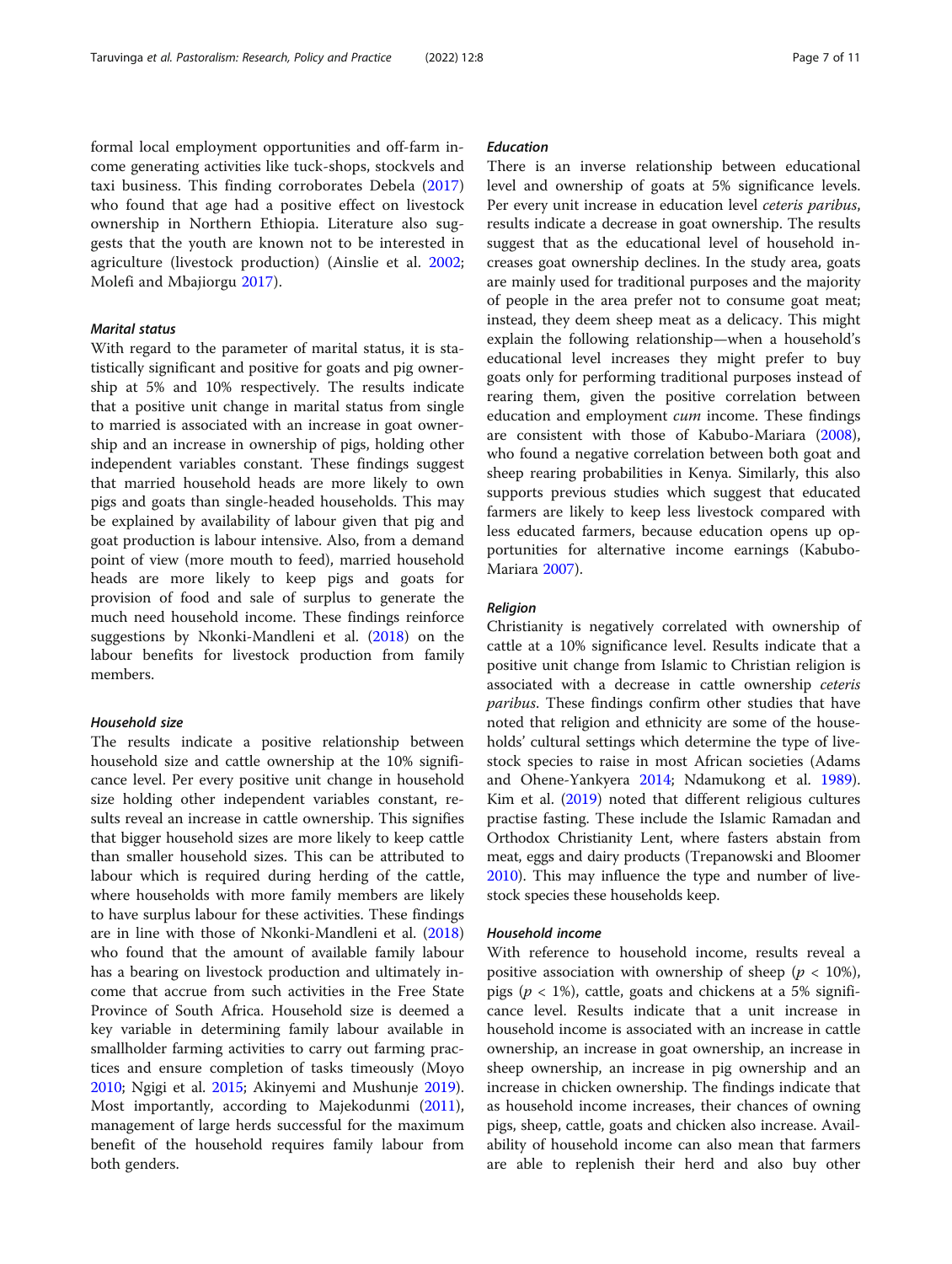essentials that are required for livestock rearing such as animal feed and drugs for vaccinations. Hence, a positive relationship exists between household income and ownership of pigs, sheep, cattle, goats and chicken livestock species. The present findings are similar to those of Ngarava et al. ([2020\)](#page-9-0) who observed that household income assists smallholder farmers to improve their feeding strategies, easy barriers to market entry and ultimately diversification of livestock species reared. In the same vein, household income improves farmers' adaptive capacity to climate-related events which constrain livestock production.

# Employment status

The results show a negative relationship between employment status and ownership of sheep and chicken at a 10% significance level. Per every positive unit change in the employment status of the household head ceteris paribus, results reveal a decrease in sheep ownership and a decrease in chicken ownership. The results reveal that when a household head is employed, they tend to move away from rearing of sheep and chickens possibly because of lack of time and availability of alternative basic household income. Formally employed household heads normally do not have time to look after their livestock which may negatively affect ownership. Similar results were also reported by Dossa et al. [\(2008\)](#page-8-0) in southern Benin.

# Conclusions

This study examined factors that influence livestock ownership of smallholder farmers in the Eastern Cape province of South Africa. With reference to livestock ownership, results revealed that the majority of the respondents kept chickens, cattle, sheep, goats and pigs for food and nutritional benefits, source of household income and other indirect socio-cultural benefits. Donkeys, horses, ducks and geese, although reported by some respondents, were not widely owned. With respect to donkeys and horses, low ownership was mainly attributed to limited non-consumptive benefits. The results also indicate interdependence among the five dominant livestock species owned by rural households, suggesting complementarity among the different types of livestock species owned which is possibly explained by functional diversity common in multi-species livestock farming. On the other hand, results of the multivariate probit model revealed that rainfall, socioeconomic factors such as gender, age, marital status, household size, education, religion, household income and employment status influence livestock species ownership at the household level. Hence, in efforts to promote livestock ownership and production at the household level, strategic targeting may focus on supplementary feeding in high rainfall areas normally recommended for dry low rainfall areas and strict disease monitoring and management. Several households' socio-economic attributes can also be deliberately targeted to bridge barriers that normally limit women and youth from participating in a diverse of livestock species. As such, the research shares the following policy insights:

# Policy insights

- Promotion of multi-species livestock farming: The results revealed a moderate to strong interdependence among the following species: cattle and sheep (0.6084), goats and pigs (0.4714), sheep and pigs (0.4765), cattle and goats (0.4619) and goats and sheep (0.4420), suggesting complementarity among the different types of livestock species owned which could boost functional diversity through resource use efficiency, climate change mitigation and biodiversity conservation, and socio-economic sustainability at the household level.
- - Promotion of cattle, sheep and goat production: Too much rainfall may negatively affect cattle, sheep and goat production because of poor forage quality (excessive plant growth and dilution of plant nutrients) and outbreak of diseases. Supplementary feeding and strict disease management programmes should be some of the targeted management practices for high rainfall areas like Port St Johns local municipality. Deliberate promotion of cattle, sheep and goats clubs for women and youth will bridge current gender and age barriers that limit youth and women's participation in cattle, sheep and goat production. Establishment and effective maintenance of communal grazing paddocks will significantly reduce labour requirements that also disadvantage households with small family sizes.
- $\bullet$  Promotion of pig and poultry production: Too much water also affects these species, mainly through disease outbreaks, and it is thus worth monitoring in high rainfall areas. Household income plays a critical role in ownership of pigs and chickens. Promotion of rural income-generating activities (beekeeping, horticultural home gardens) may finance purchase of livestock species like chicken and pigs.
- In high rainfall areas, complementary feeding may target quality protein maize while low rainfall areas may target high protein climate smart cereal grains (finger and pearl millets) and legumes (cowpeas).

#### Acknowledgements

We acknowledge the support and cooperation of our respondents and the various communities visited for data collection and our research assistants who aided our data collection.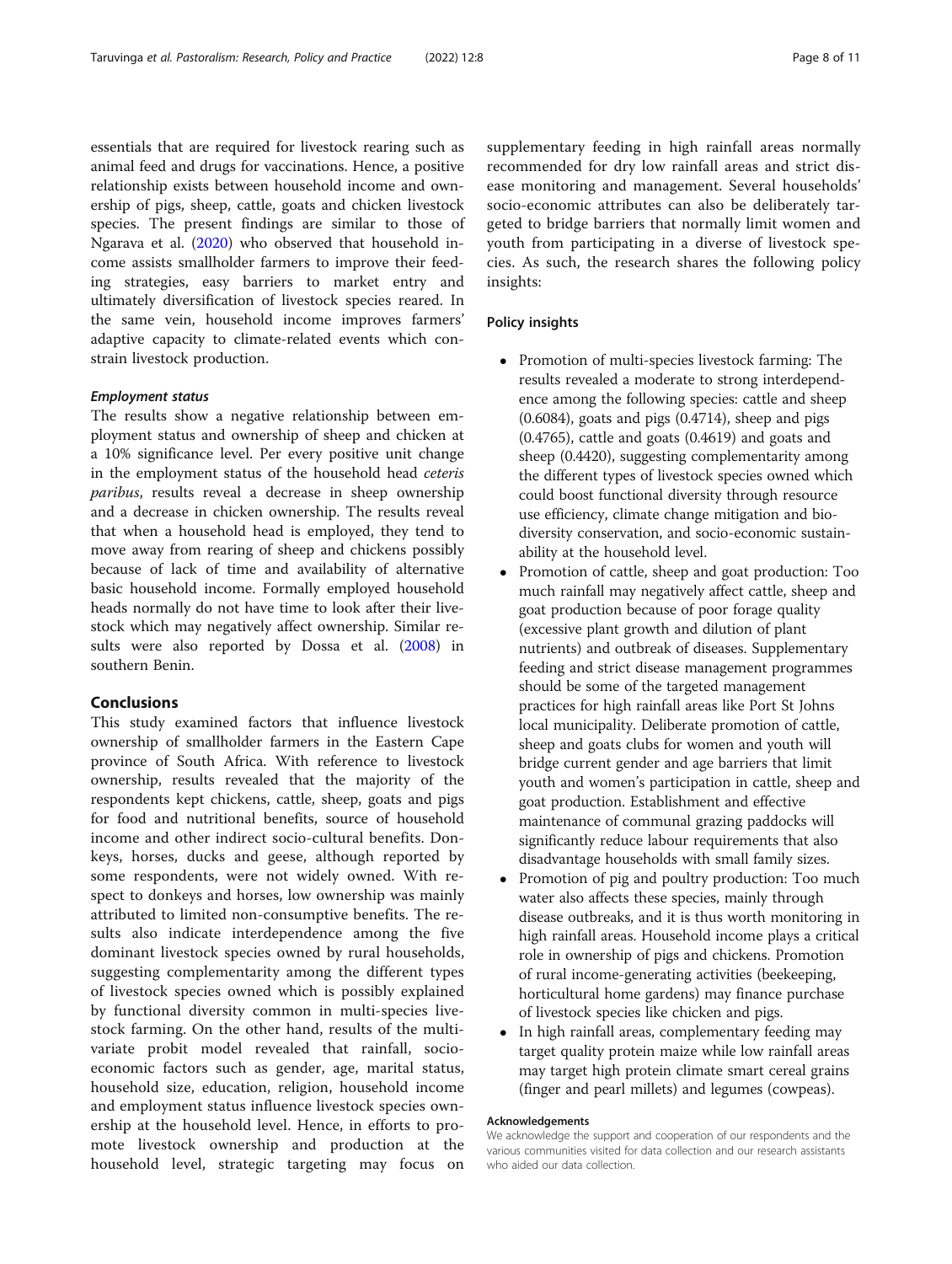#### <span id="page-8-0"></span>Authors' contributions

Conceptualisation, A.T., P.M and A.M.; methodology, P.M and A.T.; validation, A.T., A.K and A.M; formal analysis, P.M.; investigation, A.T and A.M.; resources, A.T. and A.M.; data curation, P.M.; writing—original draft preparation, A.T., P.M., A.K and A.M; writing—review and editing, A.T., A.K., and P.M.; visualisation, A.T.; supervision, A.T. The authors read and approved the final manuscript.

#### Funding

This research did not receive any specific grant from funding agencies in the public, commercial or not-for-profit sectors.

#### Availability of data and materials

"Not applicable"

#### **Declarations**

# Ethics approval and consent to participate

"Not applicable". Informed consent was obtained from all individual participants included in the study.

#### Consent for publication

Informed consent for publication was obtained from all individual participants.

#### Competing interests

The authors declare no conflict of interest.

#### Author details

<sup>1</sup>Department of Agricultural Economics and Extension, University of Fort Hare, Private Bag X1314, Alice 5700, South Africa. <sup>2</sup>Department of Social Sciences, Business Management & Organization, Wageningen University and Research, P.O. Box 8130, Wageningen 6700 EW, the Netherlands. <sup>3</sup>Department of Agricultural Economics and Extension, University of Fort Hare, Private Bag X1314, Alice 5700, South Africa. <sup>4</sup>Department of Agricultural Economics and Extension, National University of Lesotho, P. O. Roma 180, Roma, Lesotho.

#### Received: 12 May 2021 Accepted: 9 October 2021 Published online: 01 March 2022

#### References

- Adams, F., and K. Ohene-Yankyera. 2014. Determinants of factors that influence small ruminant livestock production decisions in northern Ghana: Application of discrete regression model. Journal of Biology, Agriculture and Healthcare 4 (27): 310–321. [https://search.ebscohost.com/login.aspx?direct=true&db=lah&A](https://search.ebscohost.com/login.aspx?direct=true&db=lah&AN=20153026417&site=ehost-live%5Cn) [N=20153026417&site=ehost-live%5Cn,](https://search.ebscohost.com/login.aspx?direct=true&db=lah&AN=20153026417&site=ehost-live%5Cn) [http://www.iiste.org/Journals/index.](http://www.iiste.org/Journals/index.php/JBAH/article/view/18662/18938/nemail:%20fazztop@yahoo.com) [php/JBAH/article/view/18662/18938%5Cnemail: fazztop@yahoo.com](http://www.iiste.org/Journals/index.php/JBAH/article/view/18662/18938/nemail:%20fazztop@yahoo.com).
- Ainslie, A., T. Kepe, L. Ntebeza, Z. Ntshona, and S. Turner. 2002. Cattle ownership and prodution in the communal areas of the Eastern Cape, South Africa. Programme for Land and Agrarian Studies 40 (10): 1475–1485.
- Akinola, L.A.F., and A. Essien. 2011. Relevance of rural poultry production in developing countries with special reference to Africa. World's Poultry Science Journal 67 (4): 697–705. [https://www.tandfonline.com/doi/abs/10.1017/S0043](https://www.tandfonline.com/doi/abs/10.1017/S0043933911000778) [933911000778.](https://www.tandfonline.com/doi/abs/10.1017/S0043933911000778)
- Akinyemi, B.E., and A. Mushunje. 2019. Land ownership and usage for agriculture: Empirical evidence from South African Living Conditions Survey. Cogent Social Sciences 5 (1): 1663691. [https://doi.org/10.1080/23311886.2019.1663691.](https://doi.org/10.1080/23311886.2019.1663691)
- Baylis, M., P.S. Mellor, and R. Meiswinkel. 1999. Horse sickness and ENSO in South Africa. Nature 397 (6720): 574. <https://doi.org/10.1038/17512>[https://www.na](https://www.nature.com/articles/17512.pdf) [ture.com/articles/17512.pdf](https://www.nature.com/articles/17512.pdf).
- Bebe, B.O., H.M.J. Udo, G.J. Rowlands, and W. Thorpe. 2003. Smallholder dairy systems in the Kenya highlands: Breed preferences and breeding practices. Livestock Production Science 82 (2–3): 117–127. [https://doi.org/10.1016/S0301-](https://doi.org/10.1016/S0301-6226(03)00029-0) [6226\(03\)00029-0](https://doi.org/10.1016/S0301-6226(03)00029-0).
- Belderbos, R., M. Carree, and B. Lokshin. 2004. Cooperative R&D and firm performance. Research Policy 33 (10): 1477–1492. [https://doi.org/10.1016/j.](https://doi.org/10.1016/j.respol.2004.07.003) [respol.2004.07.003](https://doi.org/10.1016/j.respol.2004.07.003).
- Boutton, T.W., L.L. Tieszen, and S.K. Imbamba. 1988. Seasonal changes in the nutrient content of East African grassland vegetation. African Journal of Ecology 26 (2): 103–115. <https://doi.org/10.1111/j.1365-2028.1988.tb00961.x>.
- Brown, A. 2003. The livestock revolution: A pathway from poverty? Proceedings of a conference held at the ATSE Crawford Fund, Parliament House, Canberra. Canberra: ATSE Crawford Fund In Canberra.
- Bryan, E., C. Ringler, B. Okoba, C. Roncoli, S. Silvestri, and M. Herrero. 2013. Adapting agriculture to climate change in Kenya: Household strategies and determinants. Journal of Environmental Management 114: 26–35. [https://doi.](https://doi.org/10.1016/j.jenvman.2012.10.036) [org/10.1016/j.jenvman.2012.10.036.](https://doi.org/10.1016/j.jenvman.2012.10.036)
- Catley, A. 2008. The growing demand for livestock. In Will policy and institutional changes benefit poor people? Brighton: University of Sussex. [https://agris.fao.](https://agris.fao.org/agris-search/search.do?recordID=GB2013203143) [org/agris-search/search.do?recordID=GB2013203143](https://agris.fao.org/agris-search/search.do?recordID=GB2013203143).
- Conan, A., F.L. Goutard, S. Sorn, and S. Vong. 2012. Biosecurity measures for backyard poultry in developing countries: A systematic review. BMC Veterinary Research 8 (1): 240. [https://doi.org/10.1186/1746-6148-8-240.](https://doi.org/10.1186/1746-6148-8-240)
- Darapheak, C., T. Takano, M. Kizuki, K. Nakamura, and K. Seino. 2013. Consumption of animal source foods and dietary diversity reduce stunting in children in Cambodia. International Archives of Medicine 6 (1): 1–11. [https://intarchmed.](https://intarchmed.biomedcentral.com/track/pdf/10.1186/1755-7682-6-29.pdf) [biomedcentral.com/track/pdf/10.1186/1755-7682-6-29.pdf](https://intarchmed.biomedcentral.com/track/pdf/10.1186/1755-7682-6-29.pdf).
- Davies, F.G., K.J. Linthicum, and A.D. James. 1985. Rainfall and epizootic Rift Valley fever. Bulletin of the World Health Organization 63 (5): 941–943.
- de Roest, K., P. Ferrari, and K. Knickel. 2018. Specialisation and economies of scale or diversification and economies of scope? Assessing different agricultural development pathways. Journal of Rural Studies 59: 222–231. [https://doi.org/1](https://doi.org/10.1016/j.jrurstud.2017.04.013) [0.1016/j.jrurstud.2017.04.013](https://doi.org/10.1016/j.jrurstud.2017.04.013).
- Debela, B.L. 2017. Factors affecting differences in livestock asset ownership between male-and female-headed households in Northern Ethiopia. The European Journal of Development Research 29 (2): 328–347. [https://](https://doi.org/10.1057/ejdr.2016.9) [doi.org/10.1057/ejdr.2016.9](https://doi.org/10.1057/ejdr.2016.9)[https://link.springer.com/article/10.1057%2](https://link.springer.com/article/10.1057/ejdr.2016.9) [Fejdr.2016.9.](https://link.springer.com/article/10.1057/ejdr.2016.9)
- Delgado, C.L. 2003. Rising consumption of meat and milk in developing countries has created a new food revolution. Journal of Nutrition 133 (11): 3907–3910. <https://doi.org/10.1093/jn/133.11.3907S>.
- Deressa, T., R. Hassan, C. Ringler, T. Alemu, and M. Yesuf. 2008. Analysis of the determinants of farmers' choice of adaptation methods and perceptions of climate change in the Nile Basin of Ethiopia. Washington D. C: International Food Policy Research Institute. [https://ideas.repec.org/p/fpr/resbrf/15\(9\)amh.html](https://ideas.repec.org/p/fpr/resbrf/15(9)amh.html).
- Dossa, L.H., B. Rischkowsky, R. Birner, and C. Wollny. 2008. Socio-economic determinants of keeping goats and sheep by rural people in southern Benin. Agriculture and Human Values 25 (4): 581–592. [https://doi.org/10.1007/s104](https://doi.org/10.1007/s10460-008-9138-9) [60-008-9138-9](https://doi.org/10.1007/s10460-008-9138-9).
- Eastern Cape Socio Economic Consultative Council (ECSECC). 2017. King Sabata Dalindyebo Local Municipality Social Economic Review and Outlook, 2017. Vincent: [https://www.ecsecc.org/documentrepository/informationcentre/](https://www.ecsecc.org/documentrepository/informationcentre/king-sabata-dalindyebo-local-municipality_52786.pdf) [king-sabata-dalindyebo-local-municipality\\_52786.pdf](https://www.ecsecc.org/documentrepository/informationcentre/king-sabata-dalindyebo-local-municipality_52786.pdf).
- ECSECC. 2017a. Ingquza Hill Local Municipality Social Economic Review and Outlook, 2017. Vincent: [https://www.ecsecc.org/documentrepository/informa](https://www.ecsecc.org/documentrepository/informationcentre/ngquza-hill-local-municipality_35291.pdf) [tioncentre/ngquza-hill-local-municipality\\_35291.pdf](https://www.ecsecc.org/documentrepository/informationcentre/ngquza-hill-local-municipality_35291.pdf).
- ECSECC. 2017b. Port St Johns Local Municipality Social Economic Review and Outlook, 2017. Vincent: [https://www.ecsecc.org/documentrepository/informa](https://www.ecsecc.org/documentrepository/informationcentre/port-st-jonhs-local-municipality_82667.pdf) [tioncentre/port-st-jonhs-local-municipality\\_82667.pdf.](https://www.ecsecc.org/documentrepository/informationcentre/port-st-jonhs-local-municipality_82667.pdf)
- Ekemini-Richard, M., A.B. Ayanwale, and O.J. Adelegan. 2020. Factors influencing the choice of climate change adaptation methods among underutilized indigenous vegetable farmers. International Journal of Vegetable Science 28 (2): 1–10. [https://www.tandfonline.com/doi/abs/10.1080/19315260.2020.184](https://www.tandfonline.com/doi/abs/10.1080/19315260.2020.1848960) [8960](https://www.tandfonline.com/doi/abs/10.1080/19315260.2020.1848960).
- Ellis, F., and H. Freeman. 2004. Rural livelihoods and poverty reduction strategies in four African countries. Journal of Development Studies 40 (4): 1–30. [https://](https://www.tandfonline.com/doi/abs/10.1080/00220380410001673175) [www.tandfonline.com/doi/abs/10.1080/00220380410001673175](https://www.tandfonline.com/doi/abs/10.1080/00220380410001673175).
- FAO. 2012. Livestock sector development for poverty reduction: An economic and policy perspective– Livestock's many virtues. Rome: [http://www.fao.org/3/i2744](http://www.fao.org/3/i2744e/i2744e00.pdf) [e/i2744e00.pdf.](http://www.fao.org/3/i2744e/i2744e00.pdf)
- Feleke, F.B., M. Berhe, G. Gebru, and D. Hoag. 2016. Determinants of adaptation choices to climate change by sheep and goat farmers in Northern Ethiopia: The case of Southern and Central Tigray, Ethiopia. SpringerPlus 5 (1): 1692. <https://doi.org/10.1186/s40064-016-3042-3>.
- Forteau, L., B. Dumont, G. Sallé, G. Bigot, and G. Fleurance. 2020. Horses grazing with cattle have reduced strongyle egg count due to the dilution effect and increased reliance on macrocyclic lactones in mixed farms. Animal 14 (5): 1076–1082. [https://doi.org/10.1017/S1751731119002738.](https://doi.org/10.1017/S1751731119002738)
- Fosbrooke, H. 1962. The stomoxys plague in Ngorongoro. African Journal of Ecology 1 (1): 124–126. [https://onlinelibrary.wiley.com/doi/epdf/10.1111/j.13](https://onlinelibrary.wiley.com/doi/epdf/10.1111/j.1365-2028.1963.tb00190.x) [65-2028.1963.tb00190.x.](https://onlinelibrary.wiley.com/doi/epdf/10.1111/j.1365-2028.1963.tb00190.x)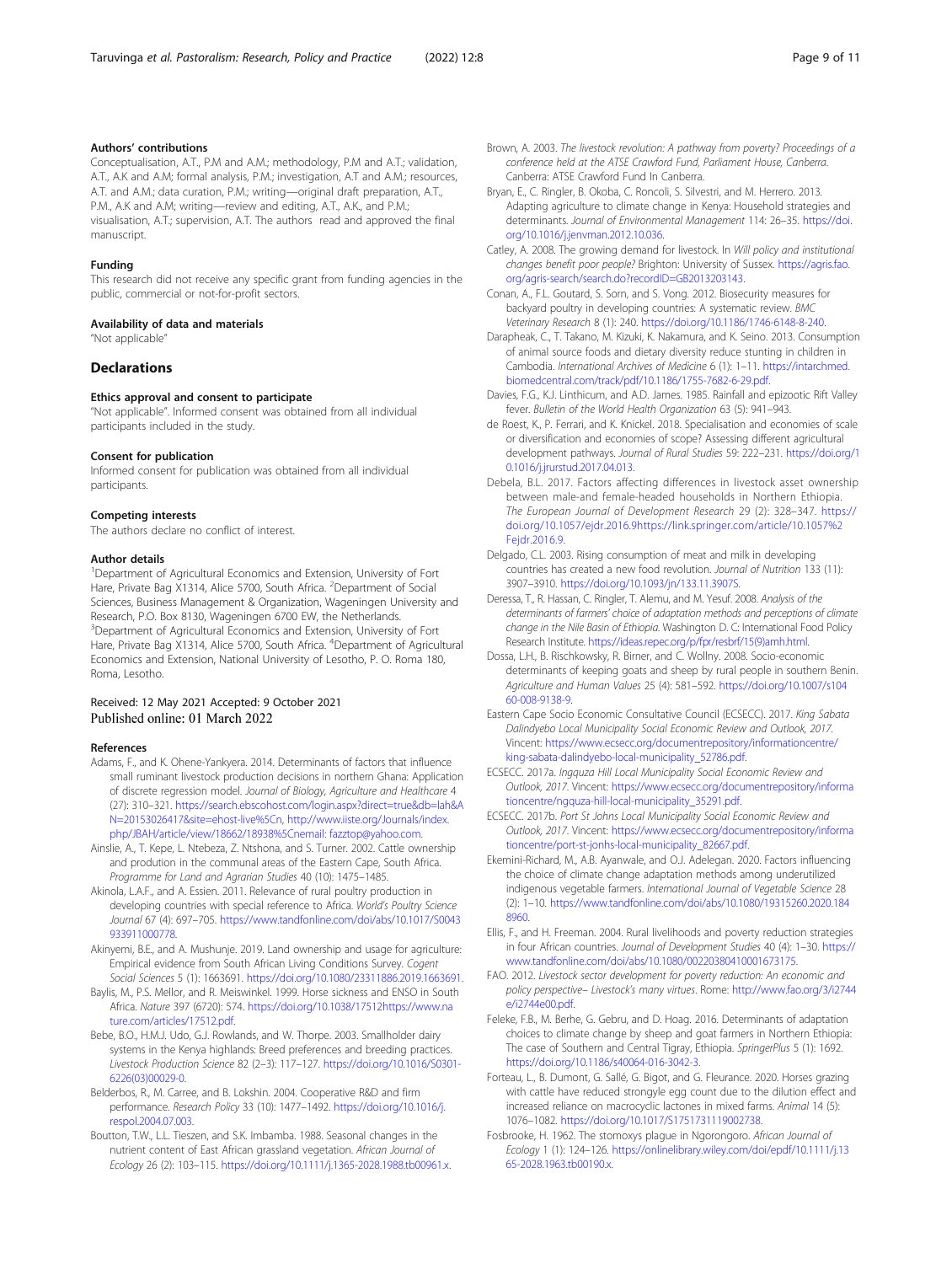- <span id="page-9-0"></span>Fraser, M.D., J.M. Moorby, J.E. Vale, and D.M. Evans. 2014. Mixed grazing systems benefit both upland biodiversity and livestock production. PLoS One 9 (2): e89054. [https://journals.plos.org/plosone/article?id=10.1371/journal.pone.](https://journals.plos.org/plosone/article?id=10.1371/journal.pone.0089054) [0089054.](https://journals.plos.org/plosone/article?id=10.1371/journal.pone.0089054)
- Gbetibouo, G.A., R.M. Hassan, and C. Ringler. 2010. Modelling farmers' adaptation strategies for climate change and variability: The case of the Limpopo Basin, South Africa. Agrekon 49 (2): 217–234. [https://doi.org/10.1080/03031853.201](https://doi.org/10.1080/03031853.2010.491294) [0.491294.](https://doi.org/10.1080/03031853.2010.491294)
- General Household Survey. 2019. Statistical Release P0318, General Household Survey 2019. Pretoria: <http://www.statssa.gov.za/publications/P0318/P03182019.pdf>.
- Ministry of Statistics & Programme Implementation Government of India. 2006. Livestock ownership across operational land holding classes in India, 2002-2003. NSS 59th Round, Report No. 493 (59/18.1/1). New Delhi.
- Greene, W. 2012. Econometric analysis, international edition. 7th ed. Harlow: Pearson Education Limited.
- Guèye, E.F. 2005. Gender aspects in family poultry management systems in developing countries. World's Poultry Science Journal 61 (1): 39–46. [https://](https://www.tandfonline.com/doi/abs/10.1079/WPS200440) [www.tandfonline.com/doi/abs/10.1079/WPS200440.](https://www.tandfonline.com/doi/abs/10.1079/WPS200440)
- Hajdu, F., D. Neves, and S. Granlund. 2020. Changing livelihoods in rural Eastern Cape, South Africa (2002–2016): Diminishing employment and expanding social protection. Journal of Southern African Studies 46 (4): 1–30. [https://](https://www.tandfonline.com/doi/full/10.1080/03057070.2020.1773721) [www.tandfonline.com/doi/full/10.1080/03057070.2020.1773721](https://www.tandfonline.com/doi/full/10.1080/03057070.2020.1773721).
- Ibrahim, A.M., X. Shiwei, and Y. Wen. 2013. The impact of social factors of rural households on livestock production and rural household income in White Nile State of Sudan. International Journal of Agricultural and Food Research 2 (4): 1–13. <https://doi.org/10.24102/ijafr.v2i4.343>.
- Israel, G. 2013. Determining sample size. Gainesville: University of Florida Cooperative Extension Service, Institute of Food and Agriculture Sciences, EDIS.
- Jin, M., and L.L. Iannotti. 2014. Livestock production, animal source food intake, and young child growth: The role of gender for ensuring nutrition impacts. Social Science and Medicine 105: 16–21. [https://doi.org/10.1016/j.socscimed.2](https://doi.org/10.1016/j.socscimed.2014.01.001) [014.01.001](https://doi.org/10.1016/j.socscimed.2014.01.001).
- Kabubo-Mariara, J. 2007. Poverty and rural livelihoods in Kenya: Evidence from a semi-arid region. In Poverty, Poverty Alleviation and Social Disadvantage: Analysis, Case Studies and Policies. India: Serials Publications.
- Kabubo-Mariara, J. 2008. Climate change adaptation and livestock activity choices in Kenya: An economic analysis. Natural Resources Forum 32 (2): 131–141. <https://doi.org/10.1111/j.1477-8947.2008.00178.x>.
- Kaur, M., J.P. Graham, and J.N.S. Eisenberg. 2017. Livestock ownership among rural households and child morbidity and mortality: An analysis of demographic health survey data from 30 Sub-Saharan African Countries (2005-2015). American Journal of Tropical Medicine and Hygiene 96 (3): 741– 748. [https://doi.org/10.4269/ajtmh.16-0664.](https://doi.org/10.4269/ajtmh.16-0664)
- Kim, S.S., P.H. Nguyen, L.M. Tran, Y. Abebe, Y. Asrat, M. Tharaney, and P. Menon. 2019. Maternal behavioural determinants and livestock ownership are associated with animal source food consumption among young children during fasting in rural Ethiopia. Maternal and Child Nutrition 15 (2): 12695. [https://doi.org/10.1111/mcn.12695.](https://doi.org/10.1111/mcn.12695)
- Lin, C.T.J., K.L. Jensen, and S.T. Yen. 2005. Awareness of foodborne pathogens among US consumers. Food Quality and Preference 16 (5): 401–412. [https://](https://doi.org/10.1016/j.foodqual.2004.07.001) [doi.org/10.1016/j.foodqual.2004.07.001.](https://doi.org/10.1016/j.foodqual.2004.07.001)
- Mabe, F., G. Sienso, and S. Donkoh. 2014. Determinants of choice of climate change adaptation strategies in Northern Ghana. Research in Applied Economics 6 (4): 75–94. [https://doi.org/10.5296/rae.v6i4.6121.](https://doi.org/10.5296/rae.v6i4.6121)
- Majekodunmi, A. 2011. Pastoral livelihoods and the epidemiology of emergent trypanosomiasis on the Jos plateau. Nigeria: University of Edinburgh.
- Martin, G., K. Barth, M. Benoit, C. Brock, M. Destruel, B. Dumont, M. Grillot, S. Hübner, M.A. Magne, M. Moerman, C. Mosnier, D. Parsons, B. Ronchi, L. Schanz, L. Steinmetz, S. Werne, C. Winckler, and R. Primi. 2020. Potential of multi-species livestock farming to improve the sustainability of livestock farms: A review. Agricultural Systems 181: 102821. [https://doi.org/10.1016/j.a](https://doi.org/10.1016/j.agsy.2020.102821) [gsy.2020.102821.](https://doi.org/10.1016/j.agsy.2020.102821)
- Mmbengwa, V., B. Nyhodo, L. Myeki, X. Ngethu, and H. van Schalkwyk. 2015. Communal livestock farming in South Africa: Does this farming system create jobs for poverty stricken rural areas? Sylwan 159 (10): 176–192.
- Moges, F. 2010. Indigenous chicken production and marketing systems in Ethiopia: Characteristics and opportunities for market-oriented development. Nairobi: International Livestock Research Institute.
- Molefi, S.H., and C.A. Mbajiorgu. 2017. Assessing the potential of beef cattle farming as contributor to income of communal households of Chief Albert Luthuli municipality in Mpumalanga province, South Africa. Indian Journal of Animal Research 51 (2): 350–357.
- Moll, H. 2005. Costs and benefits of livestock systems and the role of market and nonmarket relationships. Agricultural Economics 32 (2): 181–193. [https://](https://onlinelibrary.wiley.com/doi/epdf/10.1111/j.0169-5150.2005.00210.x) [onlinelibrary.wiley.com/doi/epdf/10.1111/j.0169-5150.2005.00210.x](https://onlinelibrary.wiley.com/doi/epdf/10.1111/j.0169-5150.2005.00210.x).
- Moyo, B.H.Z. 2010. The use and role of indigenous knowledge in small-scale agricultural systems in Africa: The case of farmers in northern Malawi. University of Glasgow.
- Mubamba, C., G. Ramsay, C. Abolnik, G. Dautu, and B. Gummow. 2018. Analysing production and financial data from farmers can serve as a tool for identifying opportunities for enhancing extension delivery among the rural poultry subsector in Zambia. Preventive Veterinary Medicine 158: 152-159. [https://doi.](https://doi.org/10.1016/j.prevetmed.2018.08.005) [org/10.1016/j.prevetmed.2018.08.005](https://doi.org/10.1016/j.prevetmed.2018.08.005).
- Ndamukong, K.J.N., M.M.H. Sewell, and M.F. Asanji. 1989. Management and productivity of small ruminants in the North West province of Cameron. Tropical Animal Health Production 21 (2): 109–119. [https://doi.org/10.1007/](https://doi.org/10.1007/BF02236189) [BF02236189.](https://doi.org/10.1007/BF02236189)
- Ngarava, S., A. Mushunje, and P. Chaminuka. 2020. Qualitative benefits of livestock development programmes. Evidence from the Kaonafatso ya Dikgomo (KyD ) Scheme in South Africa. Evaluation and Program Planning 78 (August 2019): 101722. [https://doi.org/10.1016/j.evalprogpla](https://doi.org/10.1016/j.evalprogplan.2019.101722) [n.2019.101722](https://doi.org/10.1016/j.evalprogplan.2019.101722).
- Ngigi, M., U. Mueller, and R. Birner. 2015. The role of livestock portfolios and groupbased approaches for building resilience in the face of accelerating climate change: An asset-based panel data analysis from rural Kenya, ZEF- Discussion Papers on Development Policy No. 205, Center for Development Research, Bonn. [https://deliverypdf.ssrn.com/delivery.php?ID=208022116002](https://deliverypdf.ssrn.com/delivery.php?ID=208022116002083091002125067028069081102087090027053041122082090093125029110101065109033023100005039055006124068071110082071121017087031082011019118075080101010101108072033081021002074117126023023084103015064001094016095095099092064097026068101089104103&EXT=pdf&INDEX=TRUE) [0830910021250670280690811020870900270530411220820900931250291101](https://deliverypdf.ssrn.com/delivery.php?ID=208022116002083091002125067028069081102087090027053041122082090093125029110101065109033023100005039055006124068071110082071121017087031082011019118075080101010101108072033081021002074117126023023084103015064001094016095095099092064097026068101089104103&EXT=pdf&INDEX=TRUE) [01065109033023100005039055006124068071110082071121017087031082011](https://deliverypdf.ssrn.com/delivery.php?ID=208022116002083091002125067028069081102087090027053041122082090093125029110101065109033023100005039055006124068071110082071121017087031082011019118075080101010101108072033081021002074117126023023084103015064001094016095095099092064097026068101089104103&EXT=pdf&INDEX=TRUE) [01911807508010101010110807203308102100207411712602302308410301](https://deliverypdf.ssrn.com/delivery.php?ID=208022116002083091002125067028069081102087090027053041122082090093125029110101065109033023100005039055006124068071110082071121017087031082011019118075080101010101108072033081021002074117126023023084103015064001094016095095099092064097026068101089104103&EXT=pdf&INDEX=TRUE) [5064001094016095095099092064097026068101089104103&EXT=pdf&INDEX=](https://deliverypdf.ssrn.com/delivery.php?ID=208022116002083091002125067028069081102087090027053041122082090093125029110101065109033023100005039055006124068071110082071121017087031082011019118075080101010101108072033081021002074117126023023084103015064001094016095095099092064097026068101089104103&EXT=pdf&INDEX=TRUE) [TRUE](https://deliverypdf.ssrn.com/delivery.php?ID=208022116002083091002125067028069081102087090027053041122082090093125029110101065109033023100005039055006124068071110082071121017087031082011019118075080101010101108072033081021002074117126023023084103015064001094016095095099092064097026068101089104103&EXT=pdf&INDEX=TRUE).
- Njuki, J., and B. Miller. 2012. Livestock and gender. Achieving poverty alleviation and food security through livestock policies that benefit women. London: Global Alliance for Livestock Veterinary Medicines.
- Njuki, J., and P.C. Sanginga. 2013. Women, livestock ownership and markets: Bridging the gender gap in Eastern and Southern Africa. New York: Routledge. <https://doi.org/10.4324/9780203083604>.
- Nkonki-Mandleni, B., F.T. Ogunkoya, and A.O. Omotayo. 2018. Socioeconomic factors influencing livestock production among smallholder farmers in the Free state Province of South Africa. International Journal of Entrepreneurship 23 (1): 1–17.
- Offor, E.I., N.M. Ekweanya, and A.C. Oleka. 2019. Effects of socio-economic factors on small ruminant production in Ohafia Agricultural Zone of Abia State, Nigeria. Agro-Science Journal of Tropical Agriculture, Food, Environment and Extension 17 (3): 7.
- Ogutu, J.O., N. Owen-Smith, H.P. Piepho, B. Kuloba, and J. Edebe. 2012. Dynamics of ungulates in relation to climatic and land use changes in an insularized African savanna ecosystem. Biodiversity and Conservation 21 (4): 1033–1053 <https://link.springer.com/article/10.1007/s10531-012-0239-9>.
- Ogutu, J.O., N. Owen-Smith, H.P. Piepho, M.Y. Said, S.C. Kifugo, R.S. Reid, H. Gichohi, P. Kahumbu, and S. Andanje. 2013. Changing wildlife populations in Nairobi national park and adjoining Athi-Kaputiei Plains: Collapse of the migratory wildebeest. Open Conservation Biology Journal 7 (1): 11–26. [https://](https://doi.org/10.2174/1874839201307010011) [doi.org/10.2174/1874839201307010011](https://doi.org/10.2174/1874839201307010011)[https://benthamopen.com/contents/](https://benthamopen.com/contents/pdf/TOCONSBJ/TOCONSBJ-7-11.pdf) [pdf/TOCONSBJ/TOCONSBJ-7-11.pdf](https://benthamopen.com/contents/pdf/TOCONSBJ/TOCONSBJ-7-11.pdf).
- Ogutu, J.O., H.P. Piepho, H.T. Dublin, N. Bhola, and R.S. Reid. 2008. Rainfall influences on ungulate population abundance in the Mara-Serengeti ecosystem. Journal of Animal Ecology 77 (4): 814–829. [https://doi.org/10.1111/](https://doi.org/10.1111/j.1365-2656.2008.01392.x) [j.1365-2656.2008.01392.x](https://doi.org/10.1111/j.1365-2656.2008.01392.x).
- Ojo, T.O., and L.J.S. Baiyegunhi. 2020. Determinants of climate change adaptation strategies and its impact on the net farm income of rice farmers in southwest Nigeria. Land Use Policy 95: 103946. [https://doi.org/10.1016/j.la](https://doi.org/10.1016/j.landusepol.2019.04.007) [ndusepol.2019.04.007](https://doi.org/10.1016/j.landusepol.2019.04.007).
- Olff, H., M.E. Ritchie, and H.H. Prins. 2002. Global environmental controls of diversity in large herbivores. Nature 415 (6874): 901–904. [https://doi.org/10.1](https://doi.org/10.1038/415901a) [038/415901a](https://doi.org/10.1038/415901a)<https://www.nature.com/articles/415901a>.
- OR Tambo District Municipality. 2020. OR Tambo District Municipality EC: Profile and analysis, District Development Model. Pretoria: [https://www.cogta.gov.za/](https://www.cogta.gov.za/ddm/wp-content/uploads/2020/11/ORTamnco-September-2020.pdf) [ddm/wp-content/uploads/2020/11/ORTamnco-September-2020.pdf.](https://www.cogta.gov.za/ddm/wp-content/uploads/2020/11/ORTamnco-September-2020.pdf)